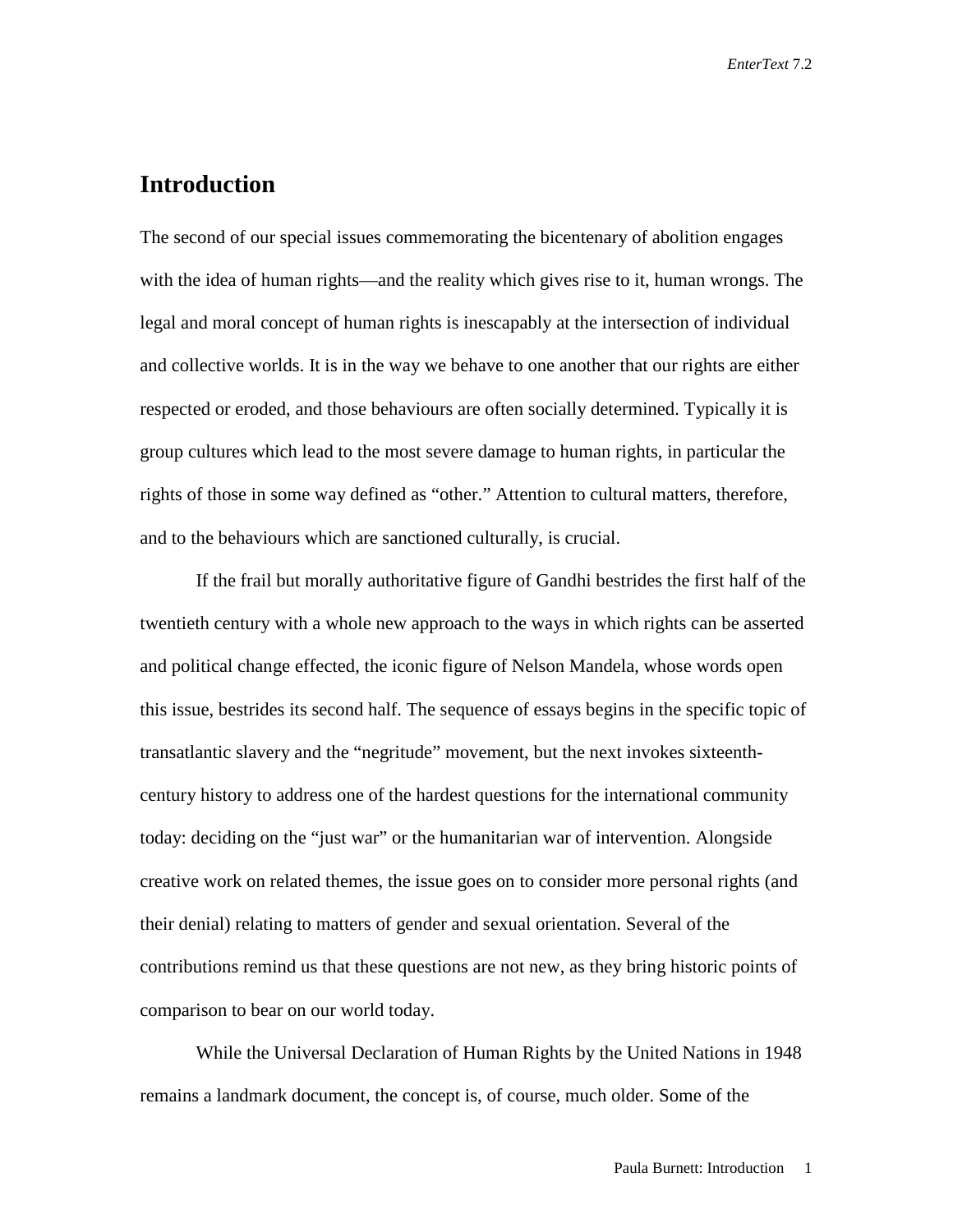thinking can be traced to Aristotle, but a more direct antecedent was the extraordinary period of revolutionary France. The English Bill of Rights of 1689 and the 1776 Virginia Declaration of Rights had mapped out corners of the territory which has since become familiar, and these were followed by the United States Bill of Rights (1791, drafted 1789), but it was the *Déclaration des droits de l'homme et du citoyen (Declaration of the Rights of Man and of the Citizen)* of 1789 which established so many of the concepts now associated with rights. It asserted the French were no longer subjects but citizens, that, among other things, they should be treated equally under the law, and that they should have freedom of movement, expression and religion. However, in some signal respects it was limited. The property rights which it enshrined retained the right to own slaves in the colonies, despite campaigns for abolition. Further, it seems the French were not ready to address gender inequality. Olympe de Gouges' counter-assertion of women's rights, *Déclaration des droits de la femme et de la citoyenne (Declaration of the Rights of Women and of the Female Citizen)* of 1791, resulted in her being sent to the guillotine. However, in London, Mary Wollstonecraft's *Vindication of the Rights of Women* (1792) followed, like Thomas Paine's *Rights of Man* (1791) which led to his conviction for seditious libel against the crown. The paralleling of rights with duties—now a familiar idea—also goes back to revolutionary France, where it was canvassed by the Church but rejected. The Declaration was strengthened in 1793 with freedom of the press, and social responsibilities such as education, and the support of the poor, the old and the sick, but it was not until 1794 that French slavery was abolished—only to be reintroduced under Napoleon in 1802, and abolished finally in 1848.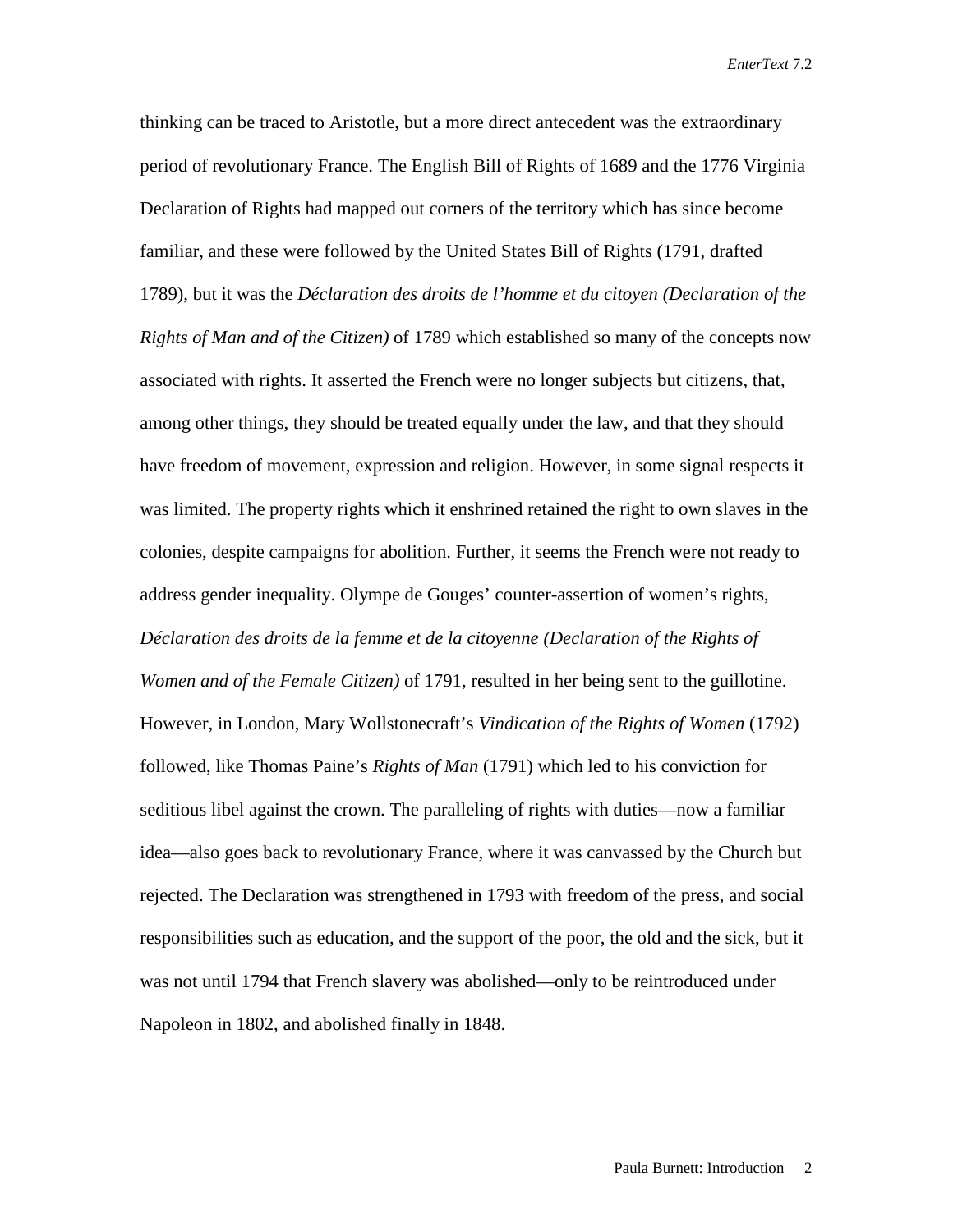Many of the global rights projects which we tend to trace to the UN are directly founded on those of the Revolution. The 1948 Declaration declares "All human beings are born free and equal in dignity and rights… without distinction of any kind, such as race, colour, sex, language, religion, political or other opinion, national or social origin, property, birth or other status." It asserts the "right to life, liberty and security of person," the right not to be subject to "torture or to cruel, inhuman or degrading treatment or punishment" (in the US "cruel and unusual" has been the phrase), freedom of movement, of thought, conscience and religion, of opinion and expression. It defends the "right to freedom of peaceful assembly and association." It also enshrines "the right to work" and to "equal pay for equal work," as well as the "right to rest and leisure," and to free education. It concludes with the grand assertion that "Everyone is entitled to a social and international order in which the rights and freedoms set forth in this Declaration can be fully realized," but of course how that is to be achieved is a moot point.

While the impetus towards democratic rather than autocratic governance had characterised all the reforms from the beginning, the introduction of a true franchise, as we know, is generally very recent, and patchy, and the interpretation of democracy is far from transparent. As the US government speaks increasingly of "market-led democracy" as the goal of its foreign policy (and the justification for interventions), it behoves us to reflect carefully on the implications. We have to recognise that many of the 1948 objectives seem remote still, and the larger questions of gender and race equality remain projects-in-progress throughout the world today.

A nine-foot statue of Nelson Mandela now stands in Parliament Square, London, but unlike most monumental sculptural portraits, it has been designed by the late Ian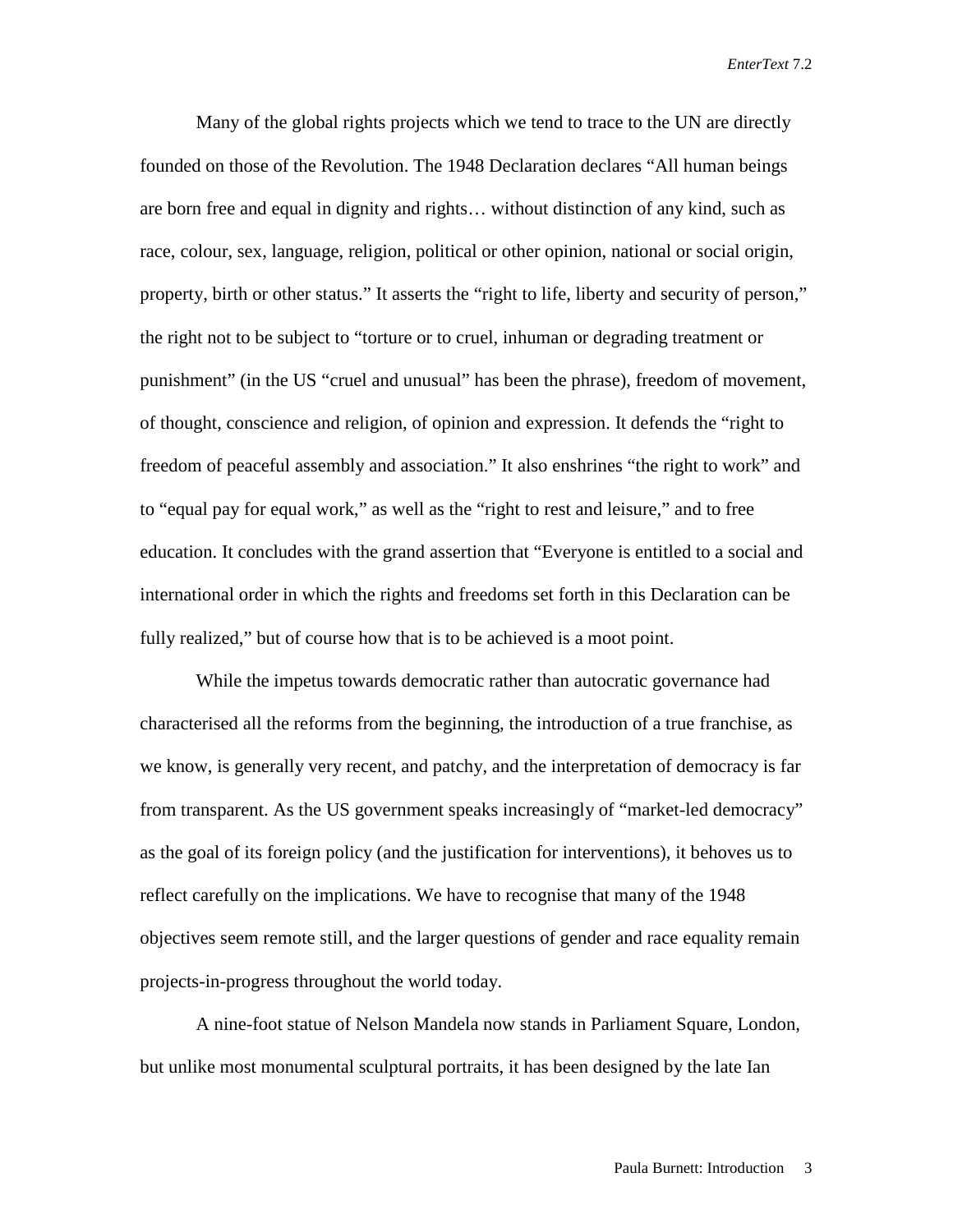Walters to convey the warmth of the man, as if approaching with his arms outstretched in greeting. This issue begins with the short speech Mandela gave in August at the statue's unveiling. Unusual as it is for such a monument to be erected publicly to a living person, there was no egoism in his response. "Though the statue is of one man," he said, "it should, in actual fact, symbolise all those who have resisted oppression." Gandhi taught the world the power of passive resistance, and Mandela's lasting legacy will be his demonstration that historic wrongs do not have to lead to an endless cycle of division and retaliation: that reconciliation is possible. The statue will serve as a reminder of what he stands for, and of the originality of the Truth and Reconciliation Commission he founded to help South Africa into its post-apartheid era. As the Mayor of London, Ken Livingstone, put it, "Long after we are forgotten, you will be remembered for having taught the world one amazing truth—that you can achieve justice without vengeance."

The first essay in the issue relates to Article 4 of the 1948 Declaration: "No one shall be held in slavery or servitude; slavery and the slave trade shall be prohibited in all their forms." We deceive ourselves if we think slavery is over. Estimates of the number of those enslaved in the world today vary, but there is general agreement that it is at least in the tens of millions. Today, bonded labour, or "debt" slavery, in South Asian countries—many of them former British colonies—still affects many millions of men, women and children, although ironically the British Slave Trade Act of 1843 declared "persons holden in servitude as pledges for debt"—i.e. bonded labourers—to be "slaves or persons intended to be dealt with as slaves." In certain African countries, too, slavery remains endemic. In Niger, for instance, it was only made illegal in 2003. In addition, countless numbers of people—men, women, and frightening numbers of children—are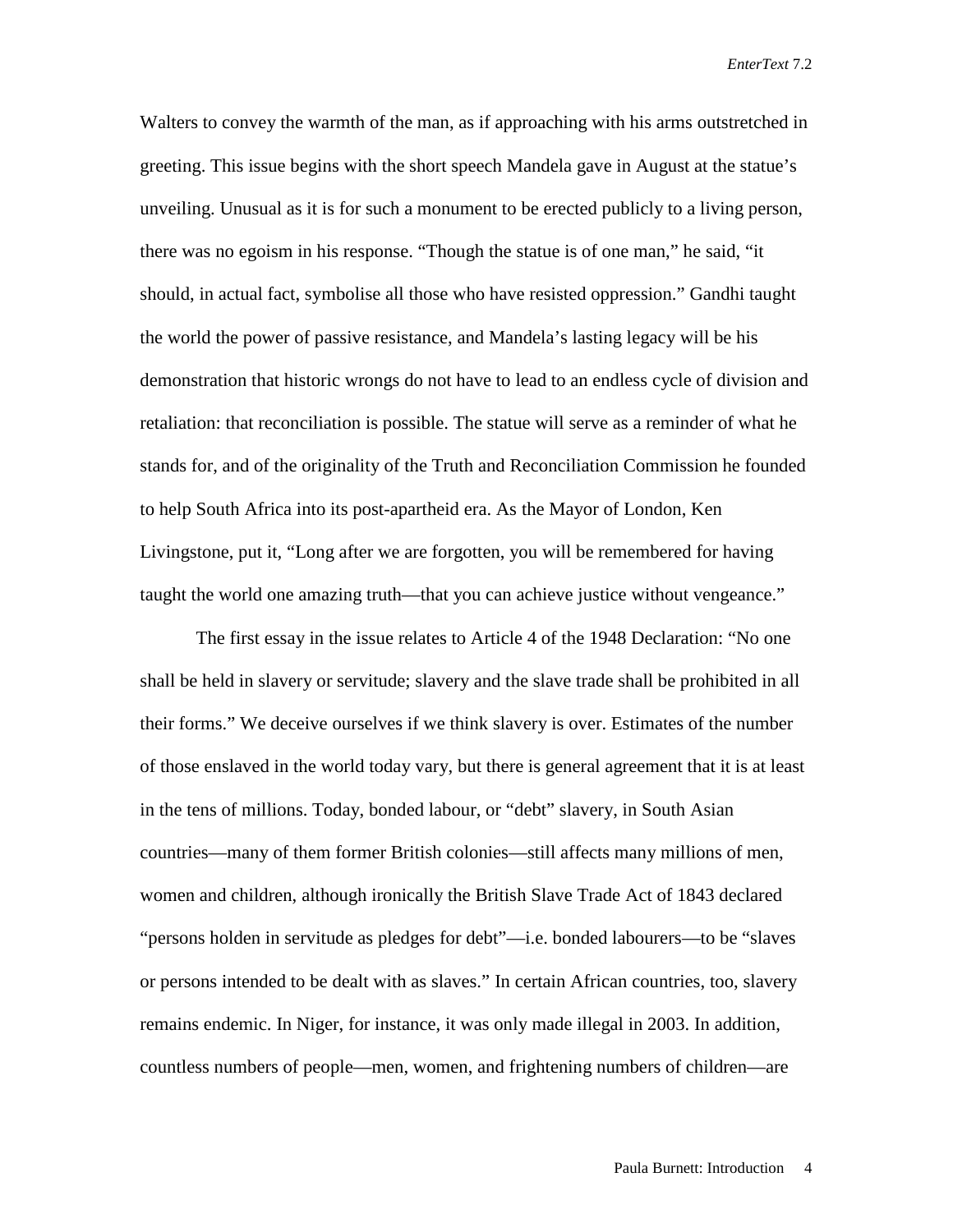trafficked around the world to be exploited. In London this November, for example, Anti-Slavery International gave its 2007 award to the Coalition of Immokalee Workers (CIW) "for their exceptional contribution towards tackling modern-day slavery in the United States agricultural industry." Unfortunately, no country should consider itself immune or exempt: it is happening everywhere. Mohamed Kamara's essay traces the founding of the negritude movement in the mid-twentieth century to the history of transatlantic slavery a particular form of slavery—and contextualises it against the 2007 commemorations of abolition, and formal apologies for slavery. He analyses the parallel tracks of colonialism and racism, and the significance of the humanism of Senghor, a poet and political thinker who became president of his country, Senegal.

Poetic sequences from Cliff Forshaw engage with two of the iconic figures of Australia, Ned Kelly and—less well known outside Australia—Trucanini, famous as the "last" Tasmanian Aborigine. The myth of Ned Kelly is shaped by the paintings of Sidney Nolan which are central to Forshaw's poems. The persona of the armoured outlaw, the glamorous *other,* has been embraced by Australians, eager to explore its symbolism in the quest for a founding mythology in their national stand against colonial power. From the 1906 Tait Brothers' feature film (probably the world's first), *The Story of the Kelly Gang*, to Peter Carey's 2001 Booker Prize-winning novel *True History of the Kelly Gang,*  cultural representations of the Kelly story, through its heroic battles to Kelly's execution in 1880, have played a prominent part in Australian self-mythification. The idea of the gang, however, tends to drop away in Nolan's paintings, as the iconic and surreal figure of Kelly in his *ersatz* armour is seen emblematically alone and apart—a figure of alienation and withdrawal, a tragic figure of heroic resistance. The story of Trucanini,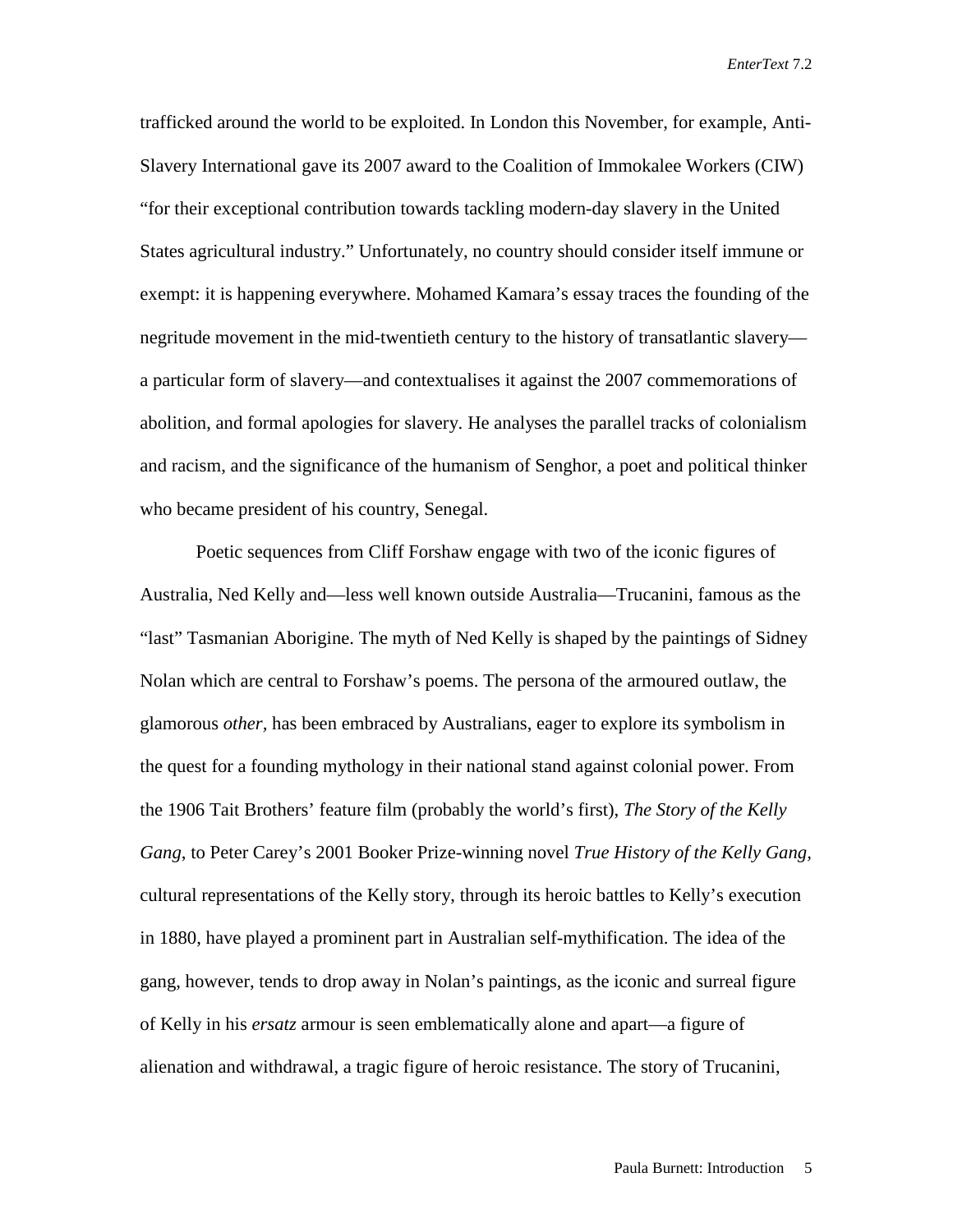who died in 1876, is even more a colonial tragedy, an emblematic story of the genocide of the Aborigines. The removal of human rights both from those who were deported from Europe<sup>[1](#page-9-0)</sup> (like Kelly's father), and from the Aboriginal people, is one of the great wrongs of empire. Forshaw's poems are here accompanied with images—a Nolan painting and a photograph of Trucanini—which we feel complement them.

Cicero took the pragmatic view: *Silent enim leges inter arma* (Laws are inoperative in war). However, today's international community has clung to the idea of legally sanctioned warfare, both through rules of engagement and the concept of the "just war."<sup>[2](#page-9-1)</sup> The blue berets of unarmed UN troops which used to stand for passive intervention and really did succeed in keeping the peace in many tense stand-offs around the world, have largely been superseded in our time by troops with arms and the mandate to use them. The dictum of Clausewitz (1780-1831) that war is the continuation of politics by other means,<sup>[3](#page-9-2)</sup> remains prescient. Josef Bordat's paper tackles the morally and practically difficult idea of the "just war" or the war of humanitarian intervention—such as continues to polarise the world community over Iraq—with an unconventional approach: arguing that they are two phases of globalisation, he brings the Valladolid debate of 1552 between Las Casas and Sepúlveda, on the legitimacy of the Spanish conquest of South and Central America, to bear on the arguments of a recent report, *The Responsibility To Protect* (2001), which examines when and how the international community should intervene militarily in sovereign states. He also supports the role of the International Criminal Court in pursuing crimes against humanity.

Abuse of a people's human rights in a war-torn situation is the mainspring of Nouri Gana's impassioned prose, addressed, it emerges, to the future of Palestinians. The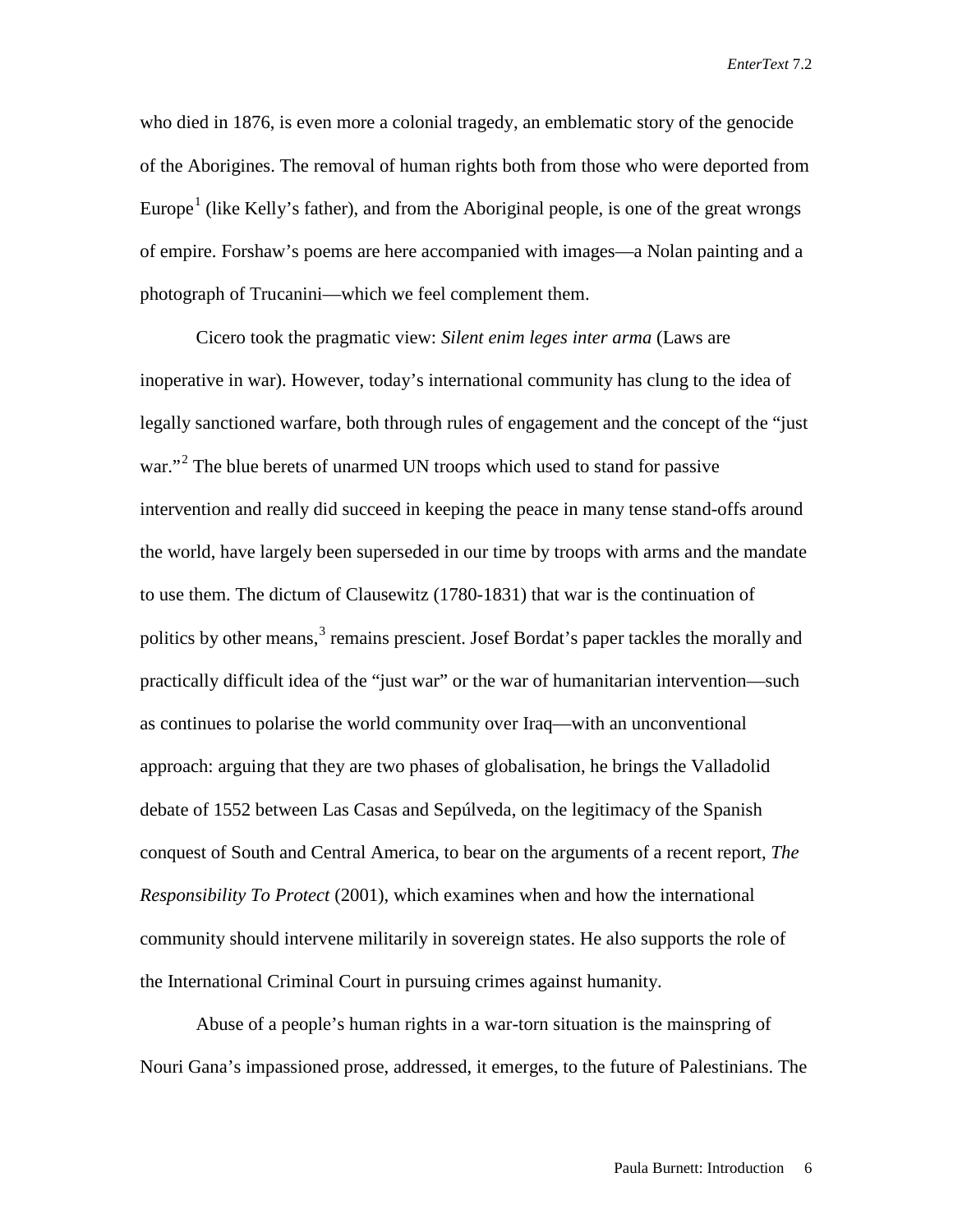lyricism of his call is an assertion of their humanity. Article 15 of the 1948 Declaration asserts that "Everyone has the right to a nationality" and that "No one shall be arbitrarily deprived of his nationality;" yet, for all the words about "roadmaps" to peace, it is difficult to envisage a path to anything which looks like justice for the Palestinians.

Laura Robinson's story which follows explores, she says, "the interconnection between art, political protest, and daily life." It begins in an evening art class, but goes on to take a hard look at the need to take to the streets to protest against our governments' actions when we think they are morally wrong. She reminds us that those who assert the right to peaceful protest around the world often find themselves confronting the ugly face of state power, at the hands of individuals who seem to relish the oppressor's role. It politicises the "free trade" of its title, using gender as the field for taking sides.

Claire Tylee's paper takes a fresh look at a 1955 novel by a British feminist, often compared to Jane Austen, who deserves a wider readership. Like Olympe de Gouges, whose feminism went hand in hand with an anti-racist stance,<sup>[4](#page-9-3)</sup> Barbara Pym, who worked at London's International Africa Institute, saw parallels between the establishment's patronising attitude to both women and black people, and found ways in her writing of combining her concerns for both groups. Although not herself an anthropologist, she was familiar enough with the discipline of those she worked with to see some of its limitations and to ironise them in her writing. She could not escape her own class or race, but her gender enabled her to see that white patriarchy had got a number of important things wrong, not least the sexual repression of the day.

Michael Croft's "Revelation and Concealment" is an experimental narrative drawing on both language and the visual image, and positioning itself between fiction and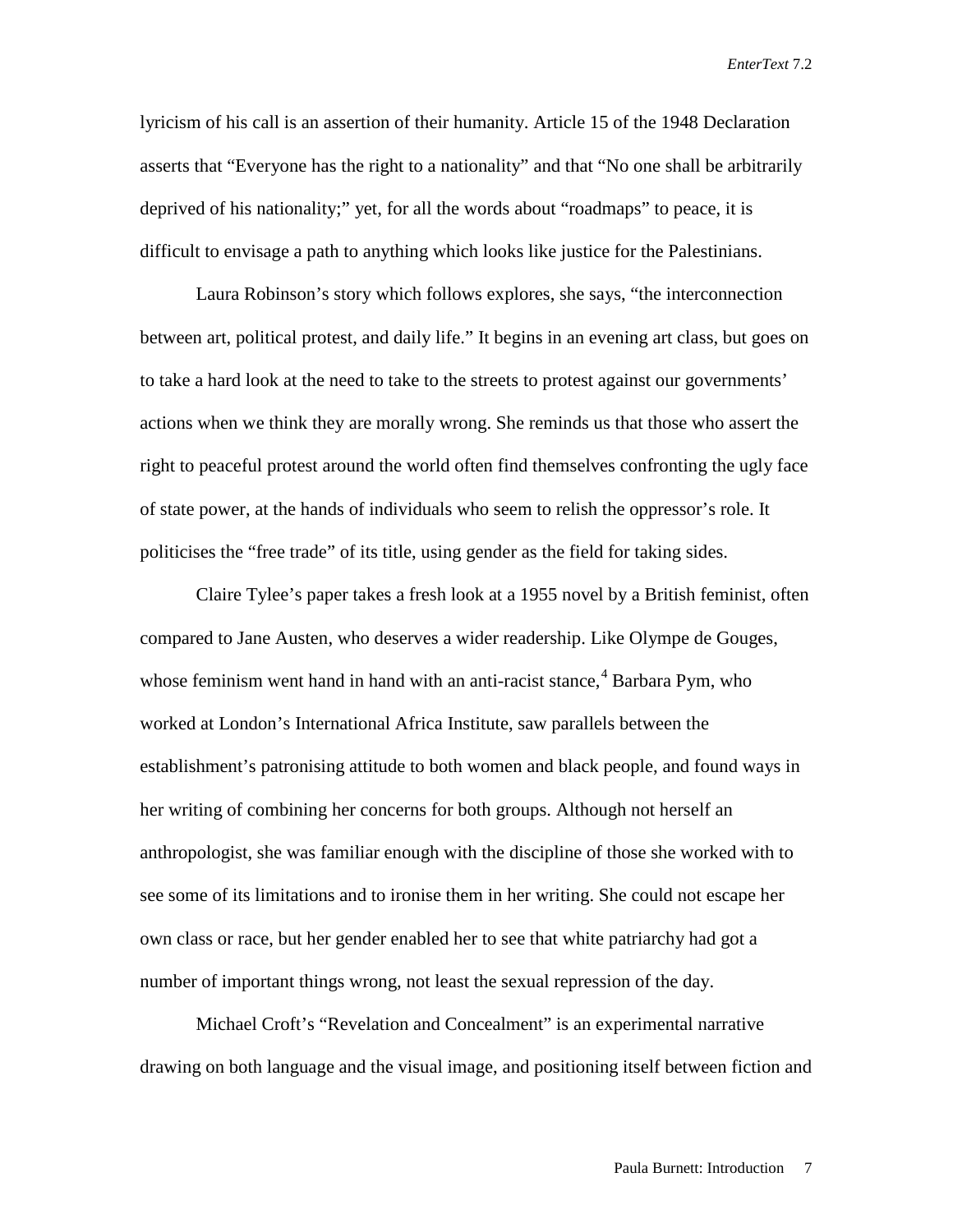theoretical discourse. The foregrounding of questions of voice includes the reader, who, Croft writes, "may constitute another dynamic in this investigation, whereby his/her interpretations also help to bring to the surface the underlying meanings." An image of a painting accompanies the text, which also presents an evocation of the painter's art in words. This interstitial positioning is itself part of what the text addresses. The two main characters "coalesce around the question of identity…a sense of self as *other*"—"the author shares with the story's subject, an Asian painter living and working in London, a certain elliptical experience as a western expatriate (and ex-patriot) living in Asia." The situation evoked is that of artistic production, but distinctively that of the urban homosexual community of the early 1990s when HIV and AIDS had exacted a terrible toll, but anti-retroviral drugs were beginning to hold out hope for the future.

It has implications for the rights question, because there is hardly a society today in which male and female homosexualities are not subject to discrimination, prejudice and worse. Whether such attitudes are codified in laws against specific practices or informally manifested against persons, they invariably lead to a denial of rights.<sup>[5](#page-9-4)</sup> The issue concludes with Samar Habib's two-part contribution: a selection of texts newly translated into English from mainly medieval Arabic texts (from the ninth century onwards) dealing with female homosexuality, and a short essay introducing them, which reminds us to be wary of some widespread modern assumptions about sexualities, and about sexualities in the Arab past in particular. Habib's analysis of the material "from this previously unknown Arabian past" argues that it demands to be understood "in terms […] similar to contemporary western epistemologies of sexuality" and that a contemporary Foucauldian theorisation can be legitimately, and helpfully, deployed in relation to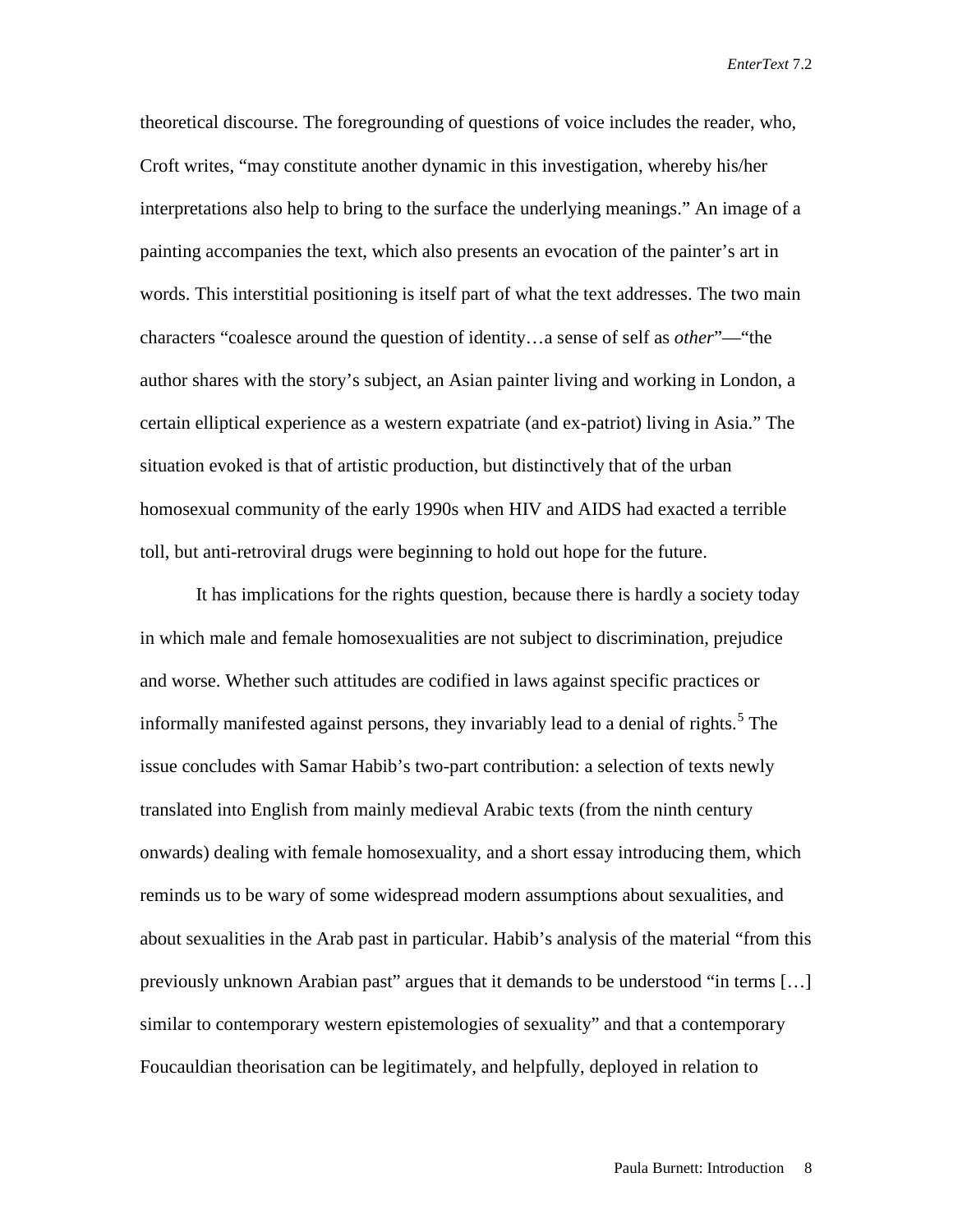historical material. As she says, her intention is "to reinvigorate a debate which has reached a kind of impasse."

Any campaign for human rights is crucially a field of communication as well as a field of direct action, and this was as true of the early anti-slavery campaigns as it is today—any such assertion is ineffective if it does not reach people. For this reason it is heartening to record that the 1948 Universal Declaration of Human Rights is still being translated into minority languages: in 1999 into Krio (Sierra Leone and the Gambia), in 2001 into Rarotongan (Cook Islands Maori), and in 2005 into Seselwa Creole French (Seychelles). The status of many "minority" languages in the cultural groupings of which they are a part has too often been a story of marginalisation and oppression by the "majority" group. But by the same token, language has often been central to resistance movements. Bengali, for instance, became the symbolic issue in the politics of secession for East Pakistan: it was around the question of language that the movement which led to the foundation of Bangladesh coalesced. Today there is a greater awareness on the part of the world community and many national communities of the value of minority cultures and their languages, so many of which are threatened with extinction. The dissemination of information has become possible as never before, with the advent of the internet, but we need to be watchful that our new miraculous tool does not become a site for the homogenisation of culture and flattening of the experience of humanity. How good it is, then, to see that, for instance, *Minka,* a newsletter published online twice a week from London for the ten-million-strong worldwide expatriate Andean community, is available in three versions: not only in English and Spanish, but also in Quechua.